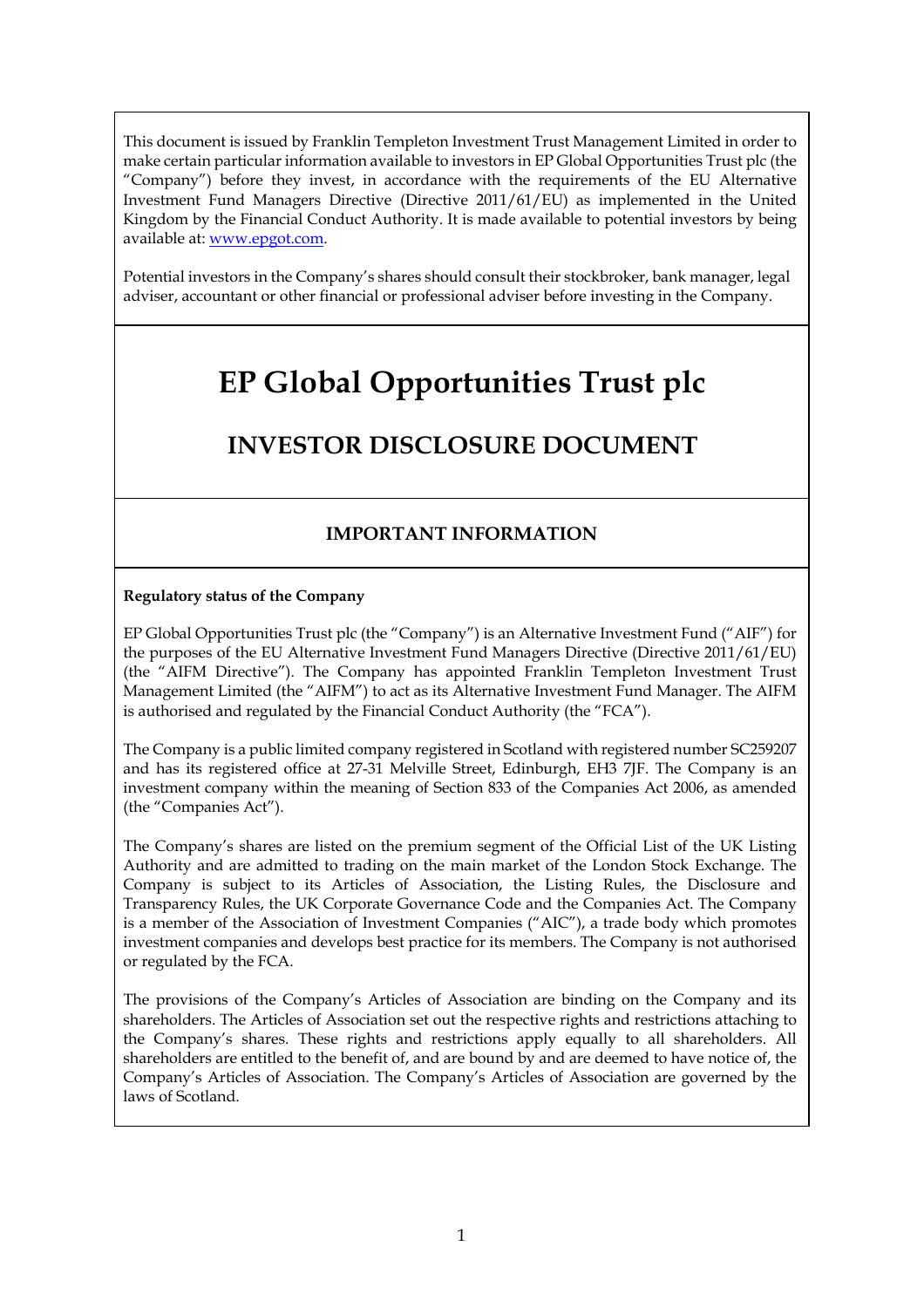#### **Limited purpose of this document**

This document is not being issued for any purpose other than to make certain, required regulatory disclosures to investors and, to the fullest extent permitted under applicable law and regulations, the Company, the AIFM and their directors will not be responsible to persons other than the Company's shareholders for their use of this document, nor will they be responsible to any person (including the Company's shareholders) for any use which they may make of this document other than to inform a decision to invest in shares in the Company.

This document does not constitute, and may not be used for the purposes of, an offer or solicitation to buy or sell, or otherwise undertake investment activity in relation to, the Company's shares.

**This document is not a prospectus and it is not intended to be an invitation or inducement to any person to engage in any investment activity. This document may not include (and it is not intended to include) all the information which investors and their professional advisers may require for the purpose of making an informed decision in relation to an investment in the Company and its shares.**

#### **No advice**

The Company, the AIFM and their directors are not advising any person in relation to any investment or other transaction involving shares in the Company. Recipients must not treat the contents of this document or any subsequent communications from the Company, the AIFM or any of their affiliates, officers, directors, employees or agents, as advice relating to financial, investment, taxation, accounting, legal, regulatory or any other matters. Prospective investors must rely on their own professional advisers, including their own legal advisers and accountants, as to legal, tax, accounting, regulatory, investment or any other related matters concerning the Company and an investment in the Company's shares.

**Potentialinvestors intheCompany's shares shouldconsulttheir stockbroker,bankmanager, legal adviser, accountant or other financial or professional adviser before investing in the Company.**

#### **Overseas investors**

The distribution of this document in certain jurisdictions may be restricted and accordingly persons into whose possession this document comes are required to inform themselves about and to observe such restrictions. The shares have not been, and will not be, registered under the United States Securities Act of 1933 (as amended) or under any of the relevant securities laws of Canada, Australia or Japan. Accordingly, the shares may not (unless an exemption from such Act or such laws is available) be offered, sold or delivered, directly or indirectly, in or into the USA, Canada, Australia or Japan. The Company is not registered under the United States Investment Company Act of 1940 (as amended) and investors are not entitled to the benefits of such Act.

Prospective investors must inform themselves as to (a) the legal requirements within their own countries for the purchase, holding, transfer or other disposal of shares; (b) any foreign exchange restrictions applicable to the purchase, holding, transfer or other disposal of shares which they might encounter; and (c) the income and other tax consequences which may apply in their own countries as a result of the purchase, holding, transfer or other disposal of shares.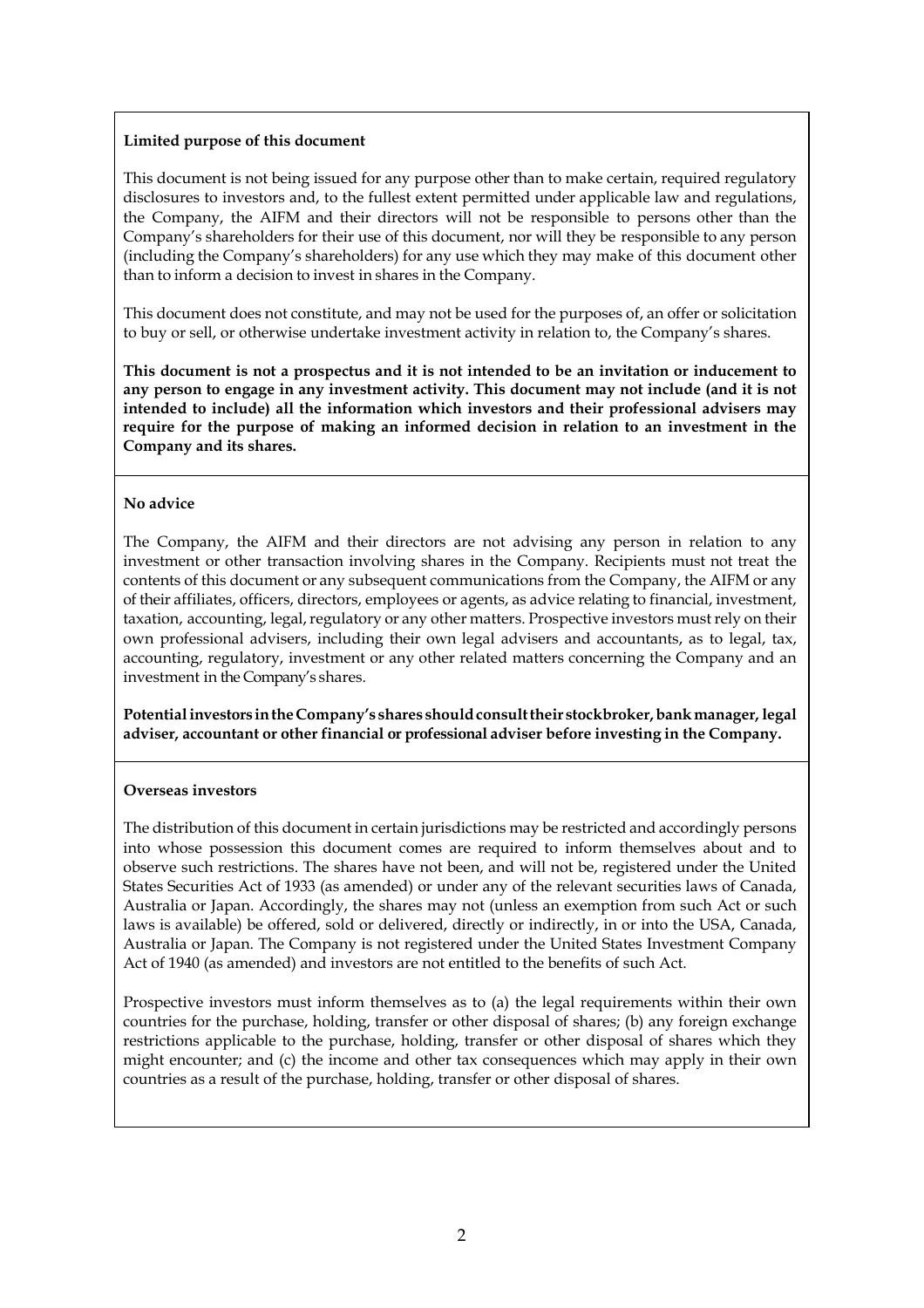## **THE COMPANY**

#### **OBJECTIVE, INVESTMENT POLICY AND INVESTMENT STRATEGY**

#### **Objective**

The Company's objective is to provide shareholders with an attractive real long-term total return by investing globally in undervalued asset classes. The portfolio is managed without reference to the composition of any stock market index.

#### **Investment Policy**

The Company invests in a range of assets across both public and private markets throughout the world. These assets include both listed and unquoted securities, investments and interests in other investment companies and investment funds (including limited partnerships and offshore funds) as well as bonds (including index-linked securities) and cash as appropriate.

Any single investment in the Company's portfolio may not exceed 15 per cent. of the Company's total assets at the time of the relevant investment (the "Single Investment Limit").

The Company may invest in other investment companies or funds and may appoint one or more sub-advisors to manage a portion of the portfolio if, in either case, the Board believes that doing so will provide access to specialist knowledge that is expected to enhance returns. The Company will gain exposure to private markets directly and indirectly through investments and interest in other investment companies and investment funds (including limited partnerships and offshore funds). The Company's investment directly and indirectly in private markets (including through investment companies and investment funds) shall not, in aggregate, exceed 30 per cent. of the Company's total assets, calculated at the time of the relevant investment.

The Company will invest no more than 15 per cent. of its total assets in other closed-ended listed investment companies (including investment trusts).

The Company may also invest up to 50 per cent. of its total assets in bonds, debt instruments, cash or cash equivalents when the Board believes extraordinary market or economic conditions make equity investment unattractive or while seeking appropriate investment opportunities for the portfolio or to maintain liquidity. The Single Investment Limit does not apply to cash or cash equivalents in such circumstances. In addition, the Company may purchase derivatives for the purposes of efficient portfolio management.

From time to time, when deemed appropriate and only where permitted in accordance with the UK Alternative Fund Managers Regulations 2013, the Company may borrow for investment purposes up to the equivalent of 25 per cent. of its total assets. By contrast, the Company's portfolio may from time to time have substantial holdings of debt instruments, cash or shortterm deposits.

The investment objective and policy are intended to ensure that the Company has the flexibility to seek out value across asset classes rather than being constrained by a relatively narrow investment objective. The objective and policy allow the Company to be constrained in its investment selection only by valuation and to be pragmatic in portfolio construction by only investing in assets which the Board considers to be undervalued on an absolute basis.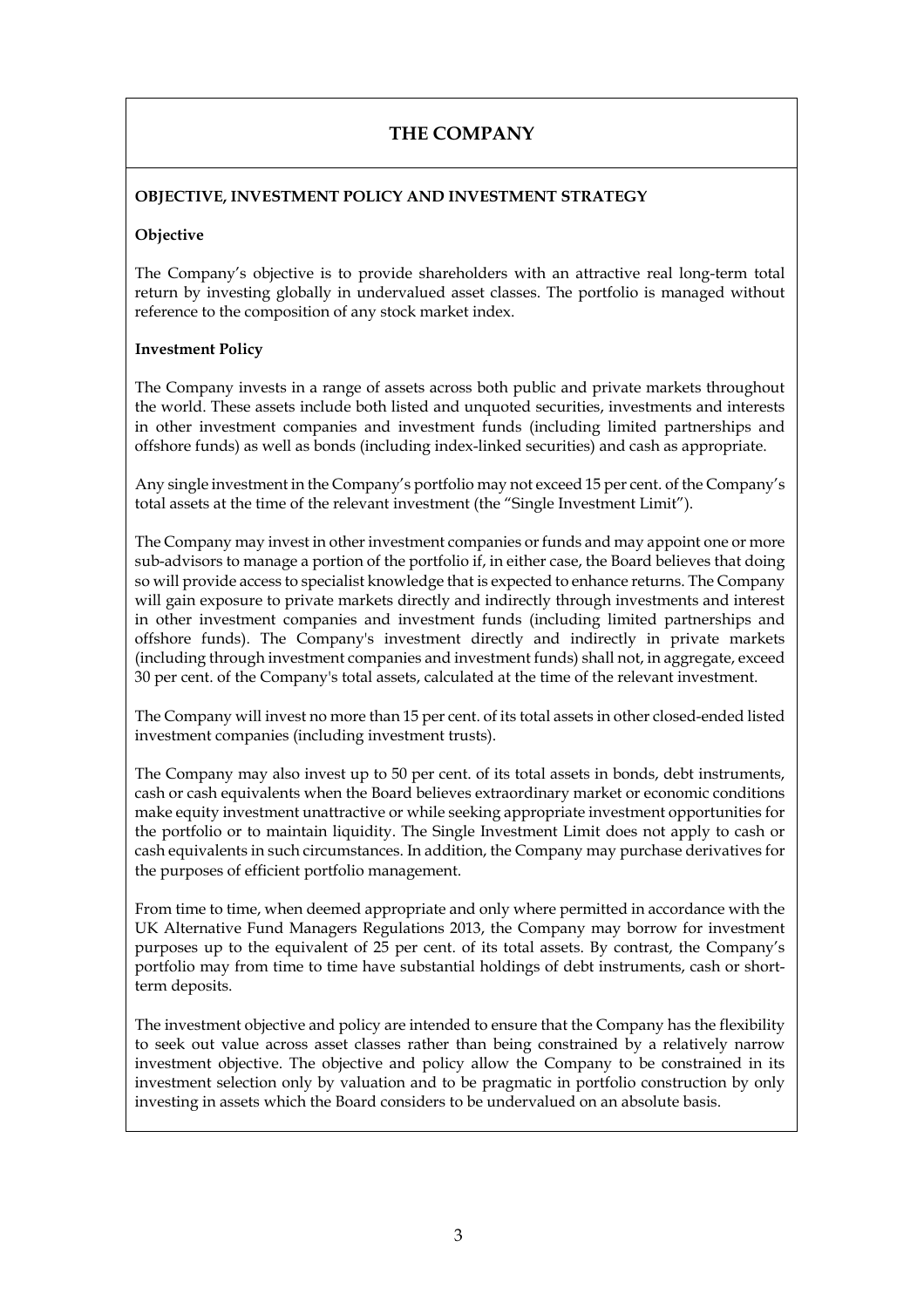#### **Investment Strategy**

The Company's portfolio is managed without reference to any stock market index. Investments are selected for the portfolio only after extensive research by the Investment Manager. The Investment Manager's approach is long-term and focused on absolute valuation. It aims to identify and invest in undervalued asset classes, and to have the patience to hold them until they achieve their long-term earnings potential or valuation.

#### **Leverage**

As stated in the Investment Policy above, from time to time, when deemed appropriate and only where permitted in accordance with the UK Alternative Fund Managers Regulations 2013 the Company may borrow for investment purposes up to the equivalent of 25 per cent. of its total assets. This borrowing may take the form of such instruments as revolving credit facilities and term loans.

As such, the maximum level of leverage which the Company's Alternative Investment Fund Manager, the AIFM, is entitled to employ on behalf of the Company is 1.25 under both the Gross and Commitment Methods of calculating leverage in accordance with the AIFM Directive.

As at the date of this document, the Company has no such borrowings. The level of any leverage actually employed is disclosed in the Company's factsheet which is available monthly on the website: [www.epgot.com.](http://www.epgot.com/)

#### **Changes to Objective, Investment Policy, Investment Strategy or Maximum Leverage**

As a closed-ended investment fund whose shares are admitted to the Official List under Chapter 15 of the Listing Rules, the Company is required to obtain the prior approval of its shareholders to any material change to its published objective and investment policy (as set out above). Accordingly, the Company will not make any material change to its published objective and investment policy without the approval of its shareholders by ordinary resolution. The Company will announce any such change via the London Stock Exchange.

Any change in investment strategy or investment policy which does not amount to a material change to its published investment policy may be made by the Company without shareholder approval.

Any changes to the maximum level of leverage which may be employed by the Company will be communicated to shareholders.

## **ADMINISTRATION AND MANAGEMENT OF THE COMPANY**

#### **The AIFM**

The Alternative Investment Fund Manager to the Company is Franklin Templeton Investment Trust Management Limited (the "AIFM"), a private limited company incorporated in Scotland with registered number SC460631 and whose registered office is at 5 Morrison Street, Edinburgh, Midlothian, EH3 8BH. The AIFM is authorised and regulated as an Alternative Investment Fund Manager by the FCA.

The AIFM has been appointed by the Company under the terms of an Investment Management Agreement dated 16 July 2014 and has responsibility for, *inter alia,* the portfolio management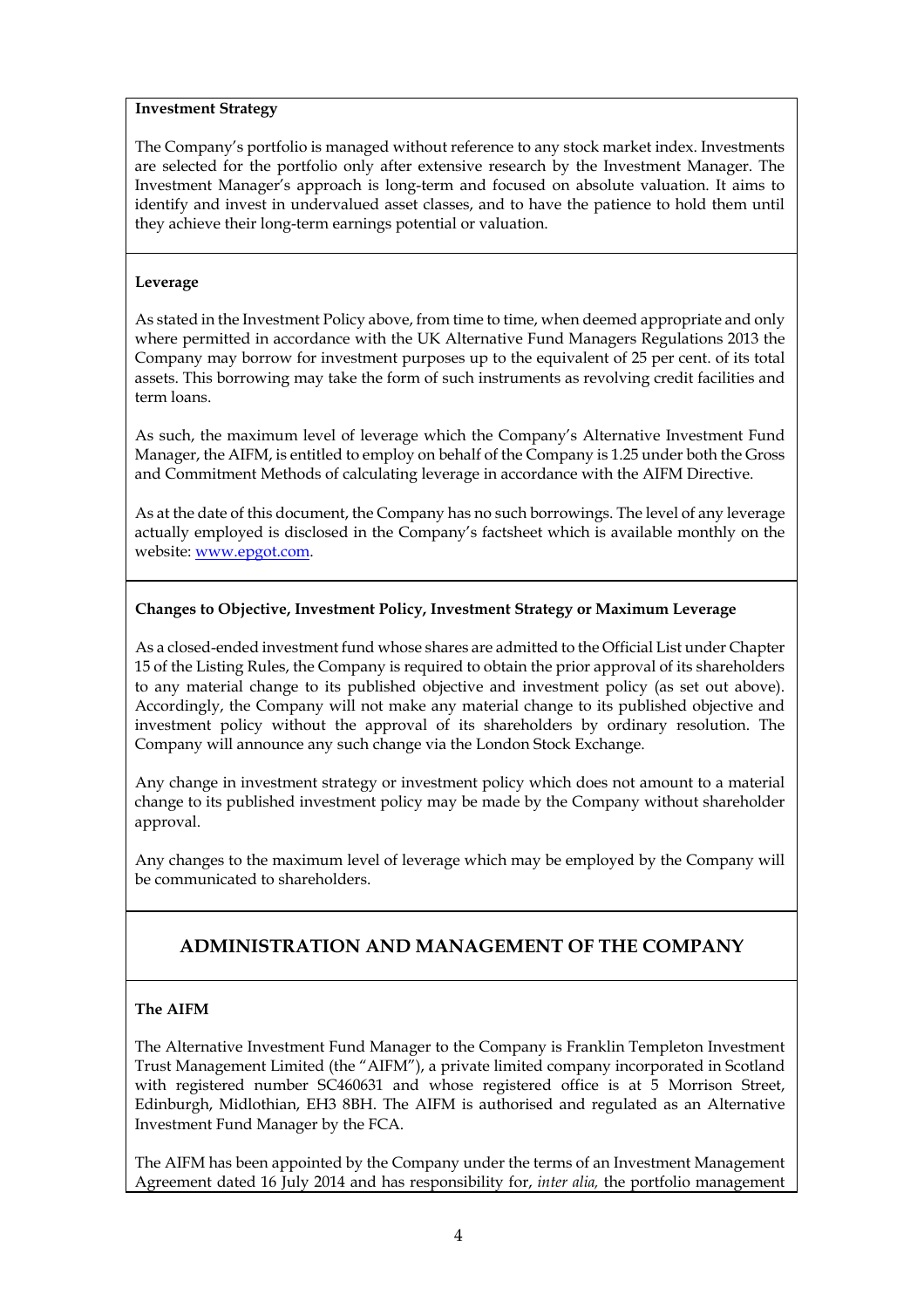and risk management of the assets of the Company. The AIFM also provides administrative, secretarial and ancillary services to the Company.

With the approval of the Company, the AIFM has delegated portfolio management of the assets of the Company to Franklin Templeton Investment Management Limited (the "Investment Manager") pursuant to a Delegated Investment Management Agreement dated 16 July 2014, as amended, supplemented and novate[d1.](#page-4-0)

Kenneth J. Greig, an employee of the same group of companies as the AIFM and Investment Manager, has been appointed to act as Secretary to the Company (the "Company Secretary"). The Company Secretary is responsible for ensuring that procedures are followed by the board of directors of the Company (each a "Director" and collectively the "Board") that the applicable regulations are complied with. The Company Secretary is also responsible to the Board for ensuring timely delivery of information and reports and for compliance with the statutory obligations of the Company.

The AIFM covers potential professional liability risks resulting from those activities it carries out pursuant to the AIFM Directive by holding additional own funds. Sufficient and appropriate capital above the regulatory limit is held and monitored by the AIFM.

#### **The Depositary**

Northern Trust Investor Services Limited has been appointed to act as the Company's depositary (the "Depositary"). The Depositary is authorised and regulated by the FCA.

The Depositary is appointed pursuant to the terms of a Depositary Agreement dated 22 July 2014, as amended, supplemented and novated, and is responsible for the safekeeping of all custodial assets of the Company, for verifying ownership and maintaining a record of all other assets of the Company and for the collection of income that arises from those assets. It is one of the duties of the Depositary to take reasonable care to ensure that the Company is managed in accordance with the FCA's Investment Funds Sourcebook and the Company's Articles of Association.

Subject to the terms of the Depositary Agreement, the Depositary is liable to the Company and its investors for the loss of financial instruments held in custody by the Depositary or any of its delegates. The Depositary has not entered into any arrangements with the Company to contractually discharge itself of liability. Any changes with respect to the liability of the Depositary will be notified to investors without delay.

Custody services are provided by The Northern Trust Company (as a delegate of the Depositary).

#### **The Auditor**

Johnston Carmichael LLP has been appointed to provide audit services to the Company. The Auditor's responsibility is to audit and report on the Company's financial statements in accordance with applicable law and auditing standards for all accounting periods during its appointment.

<span id="page-4-0"></span><sup>&</sup>lt;sup>1</sup> The Delegated Investment Management Agreement dated 16 July 2014 was originally entered into between the AIFM and Edinburgh Partners Limited, an affiliate of the AIFM and the Investment Manager. Pursuant to a Deed of Novation and Amendment Agreement dated 1 April 2022, the portfolio management function transferred from Edinburgh Partners Limited to the Investment Manager. Dr Sandy Nairn continues to act as the Company's portfolio manager.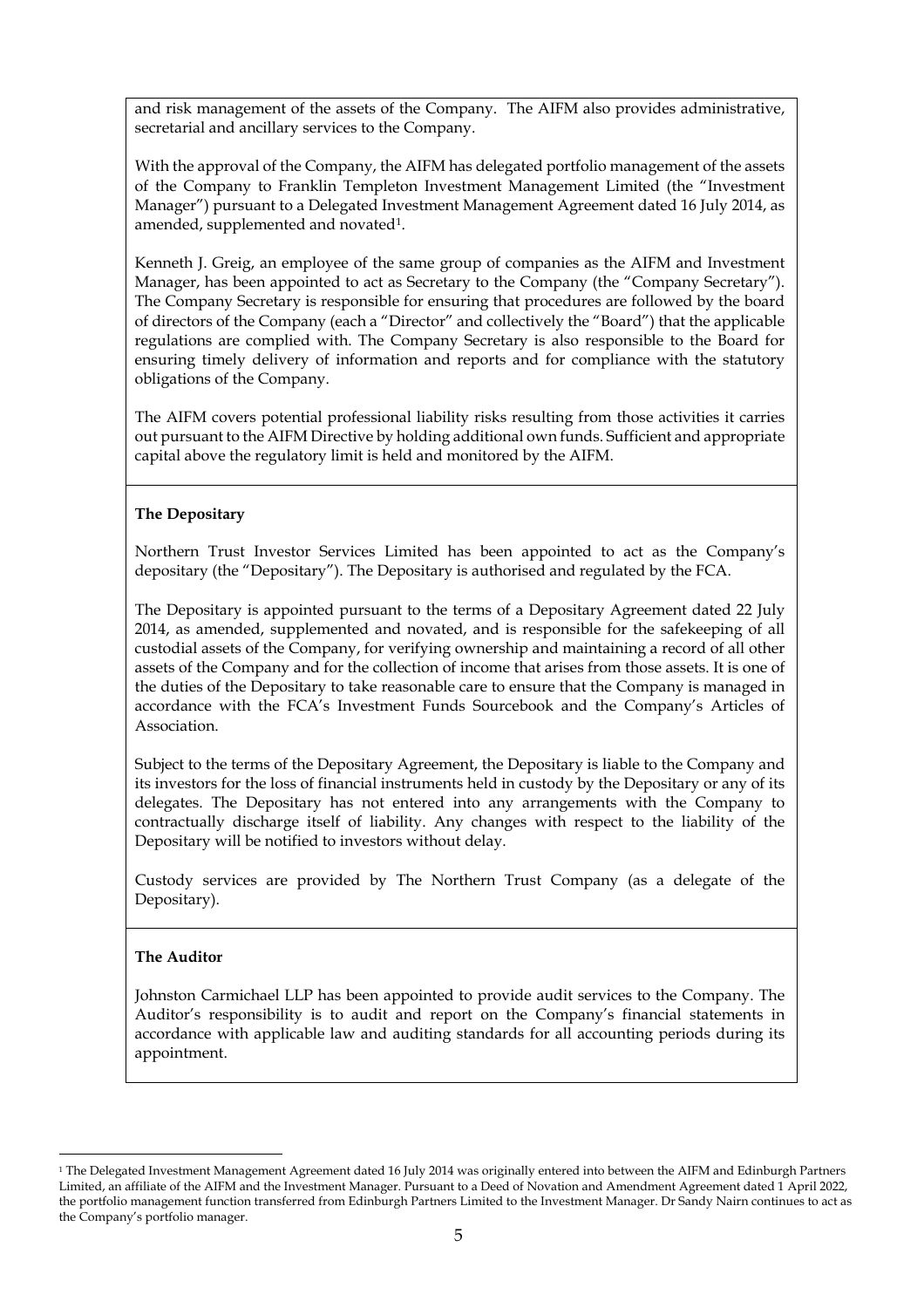#### **The Registrar**

Computershare Investor Services PLC has been appointed as the Company's Registrar. The Registrar's duties include the maintenance of the Company's registers of shareholders and the processing of any transfer of shares.

#### **Conflicts of interest may arise as a result of the delegation of functions by the AIFM and/or the Depositary**

The AIFM, the Depositary and their respective delegates have undertaken to take all reasonable steps to avoid conflicts of interest in relation to the Company and its investors. If such conflicts of interest cannot be avoided, the AIFM, the Depositary and their respective delegates shall take all reasonable steps to identify, manage, monitor and (where applicable) disclose those conflicts of interest in order to prevent them from adversely affecting the interests of the Company and its investors, and to ensure that the Company is fairly treated.

#### **Shareholders' rights in respect of the Company's service providers**

Without prejudice to any potential right of action in common law that a shareholder may have to bring a claim against a service provider to the Company, each shareholder's contractual relationship in respect of its investment in shares in the Company is with the Company only. Therefore, no shareholder will have any contractual claim against any service provider in respect of such service provider's default pursuant to the terms of the agreement that it has entered into with the Company.

The above is without prejudice to any right a shareholder may have to bring a claim against an FCA authorised service provider under section 13D of the Financial Services and Markets Act 2000 (which provides that breach of an FCA rule by such service provider is actionable by a private person who suffers loss as a result), or any tortious cause of action. Shareholders who believe they may have a claim under section 13D of the Financial Services and Markets Act 2000, or in tort, against any service provider in connection with their investment in the Company should consult their legal adviser.

## **FEES, CHARGES AND EXPENSES**

The rate of ongoing charges representing the annualised level of expenses paid by the Company is disclosed through the Company factsheet available monthly at: [www.epgot.com.](http://www.epgot.com/)

The principal fees, charges and expenses borne by the Company are set out below. Further details are included in the Company's Annual Report and Financial Statements which may be accessed at[: www.epgot.com.](http://www.epgot.com/)

#### **Payable to the Directors**

The total aggregate fees that can be paid to the Directors under the Directors' Remuneration Policy are £150,000. Directors are also entitled to be paid all reasonable travelling, hotel and incidental expenses incurred in or about the performance of their duties as Directors, including expenses incurred attending Board or shareholder meetings.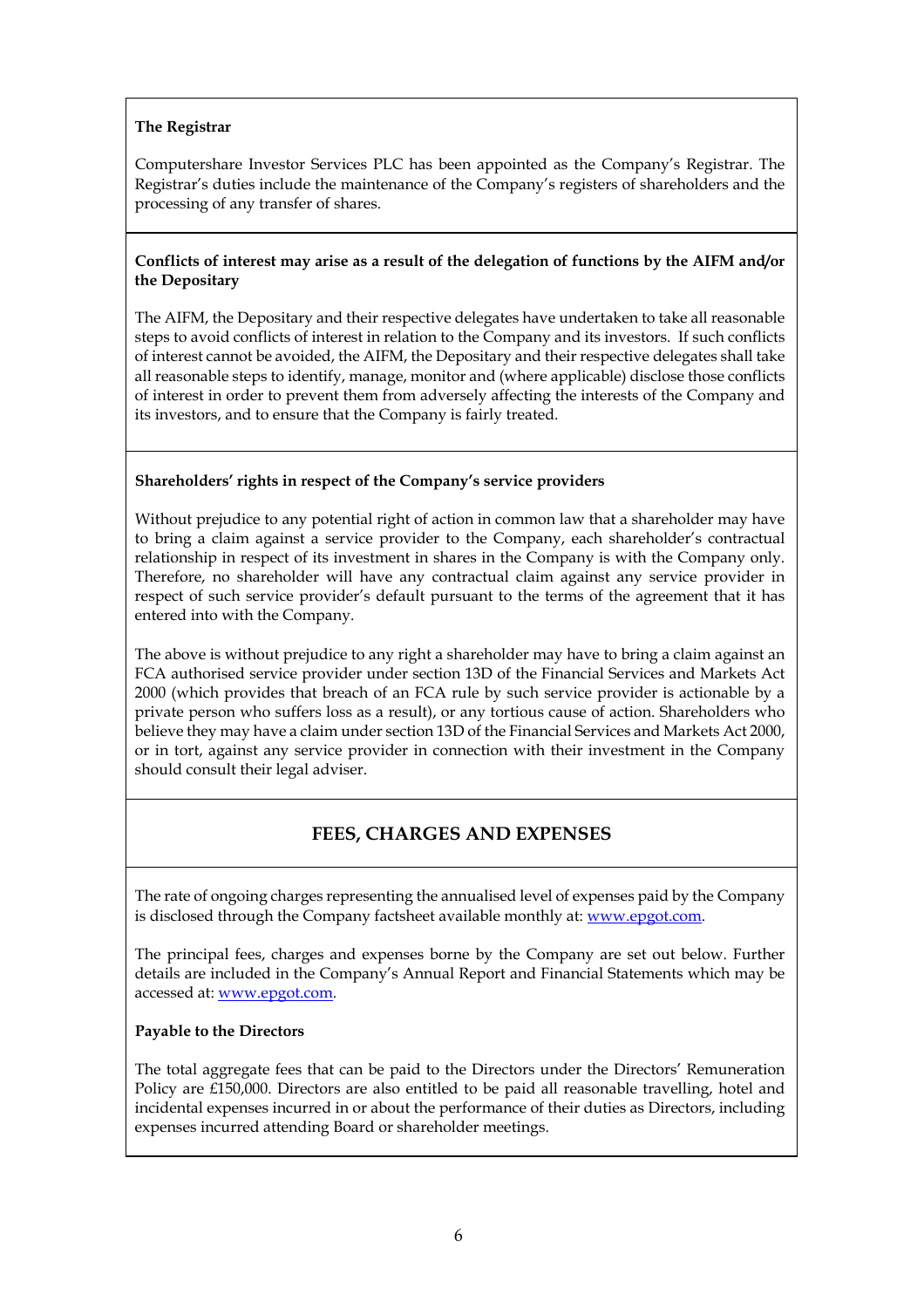#### **Payable to the AIFM and the Investment Manager**

The AIFM is entitled to an annual management fee, payable monthly in arrears (exclusive of value added tax) and calculated: (i) at the rate of 0.75 per cent. per annum of the market capitalisation of the issued ordinary shares (excluding treasury shares) of the Company up to  $£100,000,000;$  and (ii) at a rate of 0.65 per cent. per annum of the market capitalisation which exceeds this amount. In addition, the AIFM receives an administration and secretarial fee of approximately  $£154,000$  per annum, which is adjusted annually in line with changes in the Retail Price Index.

The fees payable to the Investment Manager for investment management services are met by the AIFM out of the management fee it receives from the Company. The Company also pays £25,000 per annum in respect of marketing-related services.

#### **Payable to the Depositary**

A fee of 0.01 per cent. per annum of the net assets of the Company, plus fees in relation to safekeeping and other activities undertaken to facilitate the investment activity of the Company are payable to the Depositary.

#### **Payable to the Auditor**

Fees in relation to the audit of the Company's Annual Report and Financial Statements are payable to the Auditor. In addition, the Company may, from time to time, contract with the Auditor for the supply of non-audit services. All fees payable to the Auditor are set out in the Company's Annual Report and Financial Statements.

#### **Payable to the Registrar**

Fees payable to the Registrar are based on the number of shareholders on the register and on other activities undertaken to facilitate the maintenance of the share register.

#### **Payable in respect of Loan Facilities**

Finance costs including interest on amounts drawn down under loan agreements and commitment fees may be payable to the facility provider. These fees are disclosed separately within the Company's Annual Report and Financial Statements as 'finance costs' and are excluded from the ongoing charges figure.

#### **Payable in respect of Investments in Other Funds**

Investments made by the Company in other investment funds may be subject to management fees, performance fees and/or other ongoing charges and expenses payable at the level of the underlying fund. Where a substantial proportion of the Company's portfolio is invested in other funds and where the relevant information is readily available, the relevant proportion of the ongoing charges of any underlying funds suffered by the Company will be incorporated into the ongoing charges figure or otherwise disclosed within the Company's Annual Report and Financial Statements.

## **SHAREHOLDER INFORMATION**

#### **Annual Report and Financial Statements**

Copies of the Company's latest Annual Report and Financial Statements and Half-Yearly Report are available at[: www.epgot.com.](http://www.epgot.com/)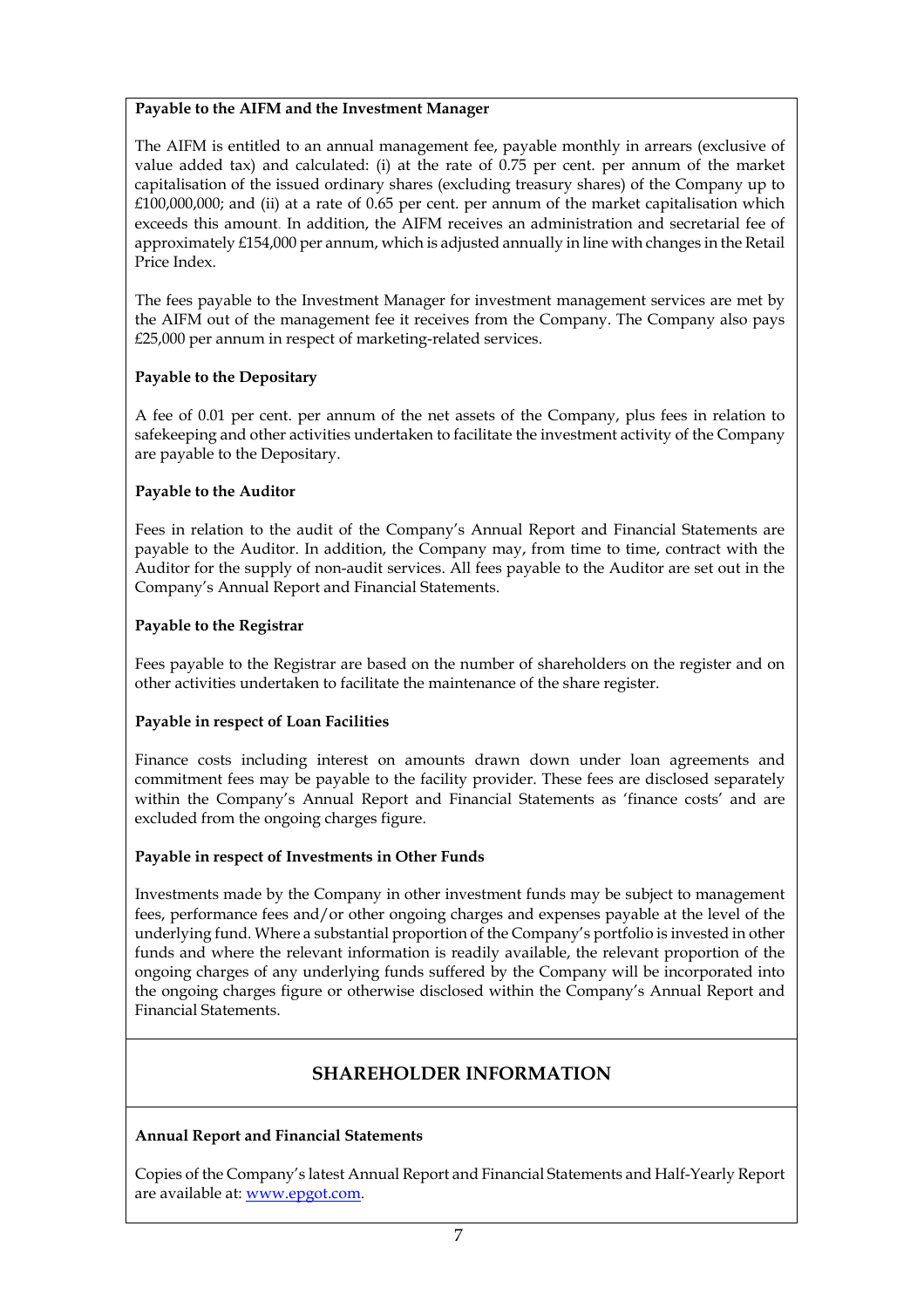#### **Publication of Net Asset Values**

A daily net asset value per share ("NAV") is calculated and released to the London Stock Exchange on behalf of the Company. The NAV, together with details of the closing share price of the Company, are available at: [www.epgot.com.](http://www.epgot.com/)

#### **Valuation Policy**

All investments held by the Company are designated as held at fair value upon initial recognition and are measured at fair value through profit or loss in subsequent accounting periods. Investments are initially recognised at cost, being the fair value of the consideration given. After initial recognition, investments are measured at fair value, with changes in the fair value of investments recognised in the Income Statement and allocated to capital. Realised gains and losses on investments sold are calculated as the difference between sales proceeds and cost.

For investments actively traded in organised financial markets, fair value is generally determined by reference to stock exchange quoted market bid prices at the close of business on the balance sheet date, without adjustment for transaction costs necessary to realise the asset. Unquoted investments are valued by the Directors at fair value, using the guidelines on valuation published by the International Private Equity and Venture Capital Association (the "IPEV Guidelines"). This represents the Directors' view of the amount for which an asset could be exchanged between knowledgeable willing parties in an arm's length transaction.

The fair value of the Company's investments in private equity funds is based on its share of the total net asset value of the fund calculated on a quarterly basis, being the measurement date. The fair value of the private equity funds is derived from the value of its underlying investments using a methodology which is consistent with the IPEV Guidelines. The Company reviews the fair valuation methodology adopted for the underlying investments of the private equity funds on a quarterly basis and will adjust where it does not believe the valuations represent fair value. Where formal valuations are not completed as at the balance sheet date, the last available valuation is adjusted to reflect any changes in circumstances from the last formal valuation date to arrive at the estimate of fair value.

For purposes of fair value determinations to be made in accordance with the above valuation policy, valuations are prepared by the AIFM and reviewed by the Directors. Where appropriate, the Directors may challenge the valuations prepared by the AIFM and may recommend an alternative valuation methodology where this is considered reasonable in accordance with the IPEV Guidelines and ultimately agreed by the AIFM.

#### **Historical Performance of the Company**

Details of the Company's historical financial performance are provided in the Company's Annual Report and Financial Statements, and monthly factsheets, which are available at: [www.epgot.com.](http://www.epgot.com/)

Investors should note that past performance of the Company is not necessarily indicative of future performance. Investors may not get back the amount invested.

#### **Share Capital**

The Company has only one class of shares in issue, which are ordinary shares. The ISIN number for the Company's shares is GB0033862573 and the SEDOL is 3386257.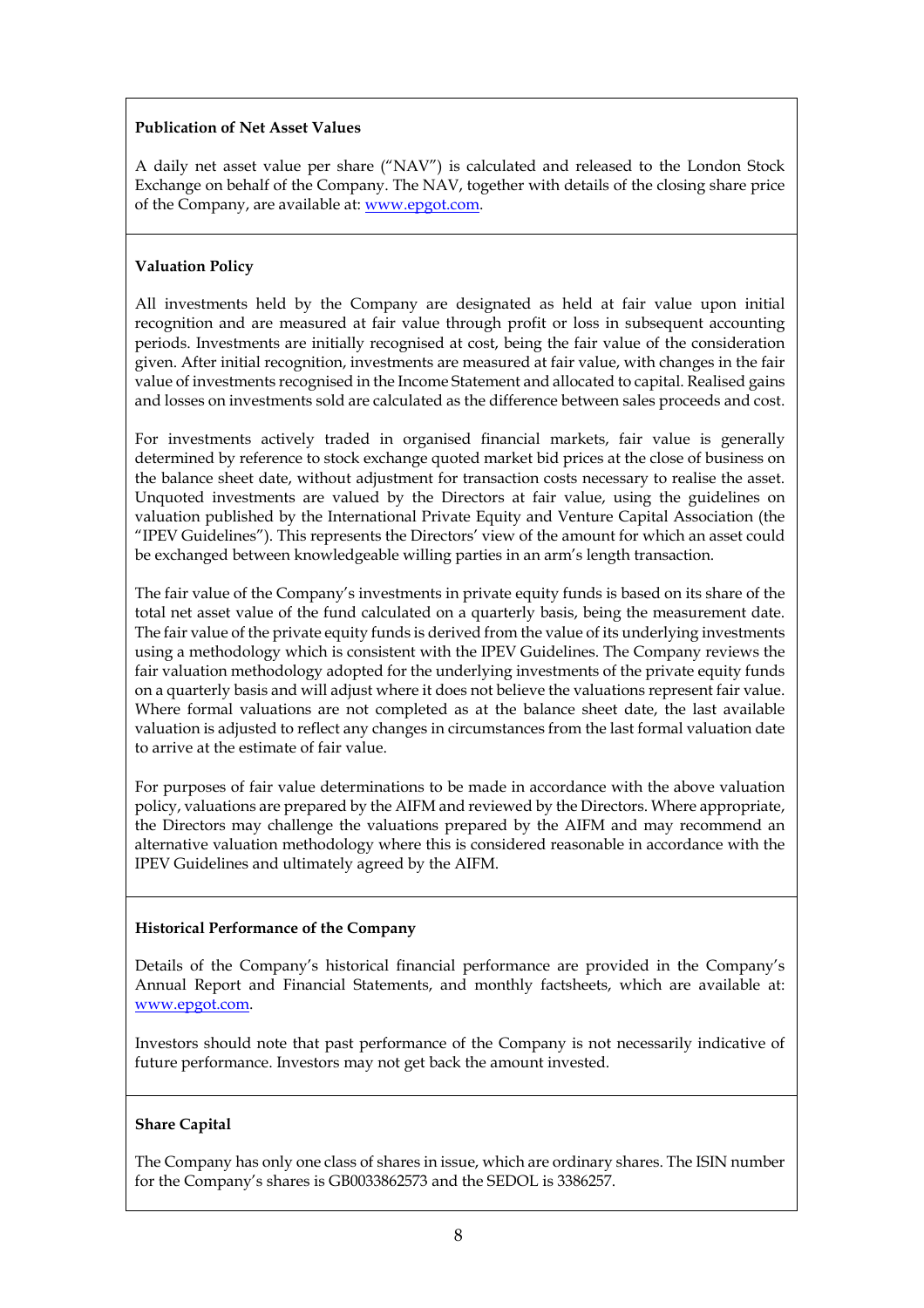Legal ownership of the Company's shares is evidenced by entry on the register of shareholders, and each registered shareholder is entitled to the rights set out in the Company's Articles of Association. These include the right to attend meetings and to vote on resolutions, to receive any dividends and to receive a *pro rata* share of the net assets of the Company in the event of winding up.

#### **Purchases and Sales of Shares by Investors**

The Company's shares are listed on the premium segment of the Official List of the UK Listing Authority and are admitted to trading on the main market of the London Stock Exchange. Accordingly, the Company's shares may be purchased and sold on the main market of the London Stock Exchange through a stockbroker, financial adviser or investment platform.

The Company's shares are also eligible for inclusion in ISAs and SIPPs. These products are available through a number of providers. Investors who make investments through such products should note that, as the Company's shares may not be registered directly in their name, they may not be able to attend and vote at Company meetings without payment of additional administration charges to the product provider.

The Company's shares are not redeemable. While the Company will typically have shareholder authority to buy back shares, shareholders do not have the right to have their shares purchased by the Company.

#### **Fair Treatment of Investors**

The legal and regulatory regime to which the Company and the Directors are subject ensures the fair treatment of investors. The Listing Rules require that the Company treats all shareholders of the same class of shares equally.

In particular, as directors of a company incorporated in the United Kingdom, the Directors have certain statutory duties under the Companies Act with which they must comply. These include a duty upon each Director to act in the way she or he considers, in good faith, would be most likely to promote the success of the Company for the benefit of its members as a whole.

No investor has a right to obtain preferential treatment in relation to their investment in the Company and the Company does not give preferential treatment to any investors.

The Company's shares all rank *pari passu* with each other.

#### **Key Information Document**

The key information document may be accessed at: [www.epgot.com.](http://www.epgot.com/)

## **RISK FACTORS**

The following describes some of the general risk factors which should be considered prior to investing in the Company. It is intended as a summary only and does not purport to be an exhaustive list of all the risks relating to an investment in the Company. Various other risks may apply.

The principal risks the Company faces are those highlighted in the section entitled "Principal Risks and Uncertainties" in the Company's Annual Report and Financial Statements, namely: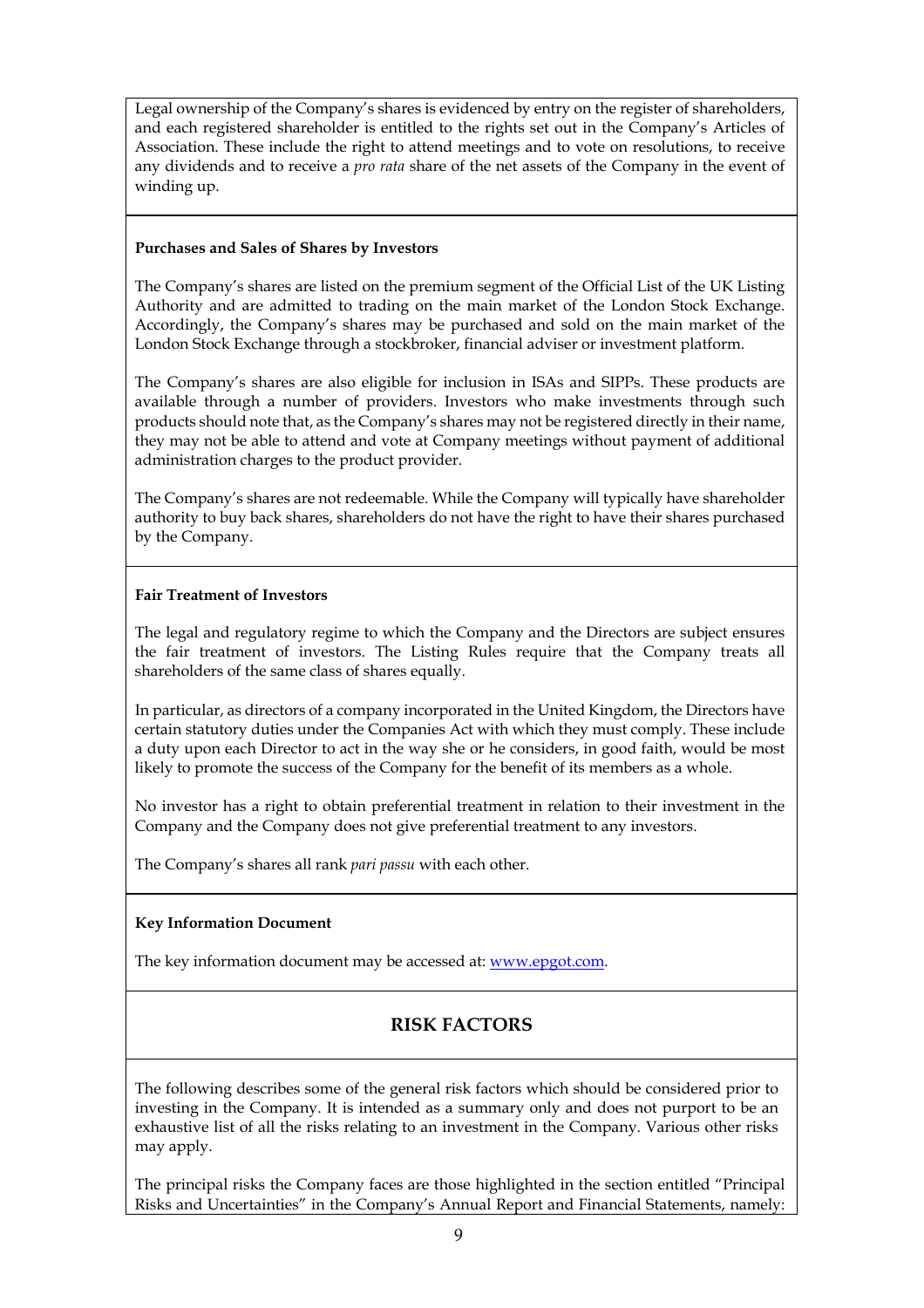investment and strategy risk, key manager risk, discount volatility risk, price risk, foreign currency risk, liquidity risk and regulatory risk. Other risks include, but are not limited to, credit risk, interest rate risk, gearing risk and operational risk. Potential investors should refer to the Company's Annual Report and Financial Statements, which are available at: [www.epgot.com,](http://www.epgot.com/)  for a more detailed description of such risks.

Investors should also consider the following additional risks:

The Company's shares are non-redeemable and are listed on the London Stock Exchange. As a result, the value of the shares and any income derived from them can fall as well as rise, and investors may not get back the full value of their investment.

The functional currency of the Company is sterling. The international nature of the Company's investment activities gives rise to a currency risk which is inherent in the performance of its overseas investments. The Company's overseas income is also subject to currency fluctuations. It is not the Company's policy to hedge this risk on a continuous basis.

Under the Company's investment policy, up to 30 per cent. of the Company's portfolio may be held in private markets. Shareholders should be aware of the following risk considerations related to investments in private markets:

- Investments in private markets are more difficult to value than those in public markets. The valuations of the Company's interests in private markets used to calculate the NAV (which is calculated and published on a daily basis) will be based on the Company's 'fair values' of those interests, applying valuation techniques which are consistent with the IPEV Guidelines. Such estimates, and any NAV published by the Company, may vary (in some cases materially) from realised or realisable values. Such private market investments are likely to be formally valued on a quarterly basis but this will depend on the nature of the specific investments.
- Investments in private markets are less liquid than those in public markets. There may not be a secondary market for interests in private market investments. Such illiquidity may affect the Company's ability to vary its portfolio or dispose of or liquidate part of its portfolio, in a timely fashion (or at all) and at satisfactory prices in response to changes in economic or other conditions. If the Company were required to dispose of or liquidate an investment on unsatisfactory terms, it may realise less than the value at which the investment was previously recorded, which could result in a decrease in NAV.
- There may be restrictions on the transfer of interests in private markets investments that mean that the Company will not be able to freely transfer its interests. For instance, the sale or transfer of interests in private market investments may be subject to the consent or approval of the issuer or (other) holders of the relevant interests, and obtaining such consent or approval cannot be guaranteed. Contractual restrictions on transfer may exist in shareholder agreements or the issuer's constitutional documents. Accordingly, if the Company were to seek to exit from any of its investments in private market investments, the sale or transfer of interest may be subject to delays or additional costs, or may not be possible at all.
- Investments in illiquid assets may impact on the Company's ability to buy back its shares.

The Company may also make investments in other investment funds. Accounting standards may require additional disclosures of underlying fund charges and these may impact on the ongoing charges ratio of the Company.

To the extent that the Company uses third party managers, either by investing with them directly or through a fund structure, it will have less direct knowledge of, and potentially limited control over, the decisions of such managers. It could incur additional investment fees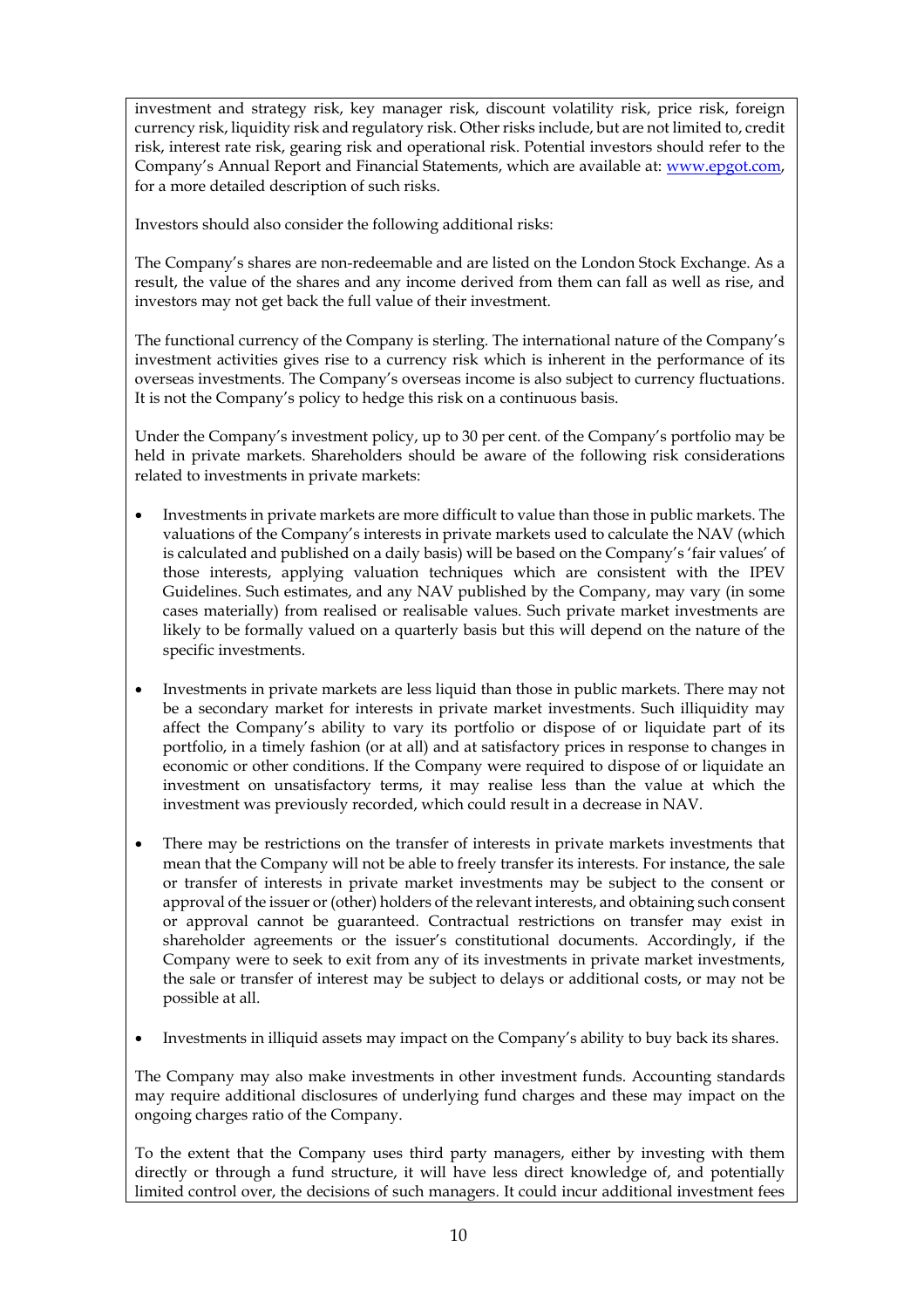and performance fees (which could erode any investment gains), and it could face liquidity risk in trying to unwind its investments in any funds and private investments.

The Company may also invest up to 50 per cent. of its total assets in bonds, debt instruments, cash or cash equivalents when the Board believes market or economic conditions make equity investment unattractive or while seeking appropriate investment opportunities for the portfolio or to maintain liquidity. Debt instruments, including bonds and fixed income securities, may be affected by changes in expectations of inflation, changes in interest rates and the credit rating of the issuer. Holding cash balances can protect against losses in falling equity markets, but if equity markets rise, the Company may not experience the same level of returns as equity markets.

Conversely, the Company can borrow money to make further investments. This is known as 'leverage' or 'gearing'. The effect of gearing can enhance returns in rising equity markets, but if the value of the investments falls, any borrowing will increase the amount of the loss.

The Company can buy back and cancel its own shares. The risks from borrowing (referred to above) are increased when an investment trust buys back and cancels its shares.

The Company's portfolio is likely to be more concentrated than that of other similar investment trusts or funds and the share price and NAV are therefore likely to be more volatile than other more diversified portfolios.

The Company charges 70 per cent. of management fees and finance costs related to borrowings to capital and 30 per cent. to income. With the exception of costs that are incidental to the acquisition or disposal of investments, which are charged to capital, all other expenses are charged to income. Where income is low, expenses may exceed the total income received and capital value would be reduced.

Changes in economic conditions (including, for example, changes in interest rates, rates of inflation, industry conditions and competition), political, diplomatic, social and demographic events and trends, tax laws and other factors such as the COVID-19 pandemic could substantially and adversely affect the value of the Company's portfolio and, as a consequence, the Company's investment performance, share price and the returns attributable to shareholders.

**Investors' attention is also drawn to the proposals (the "Proposals") set out by the Company in the Notice of General Meeting dated 24 November 2021 and approved by shareholders at the General Meeting of the Company held on 17 December 2021, including** *inter alia,* **a proposed change of management arrangements whereby, subject to approval as a smallregistered Alternative Investment Fund Manager by the FCA, the Company intends to become a self-managed investment trust.**

**Details of certain risks associated with the Proposals were set out by the Company in the Notice of General Meeting dated 24 November 2021. Investors should carefully consider these risks prior to making any decision to invest in the Company.**

## **RISK MANAGEMENT**

#### **Risk Profile**

As an investment trust, the Company invests in a range of asset classes across both public and private markets so as to achieve its objective. In pursuing its objective, the Company is exposed to risks which could result in a reduction of either or both of the value of the net assets and the profits available for distribution by way of dividend.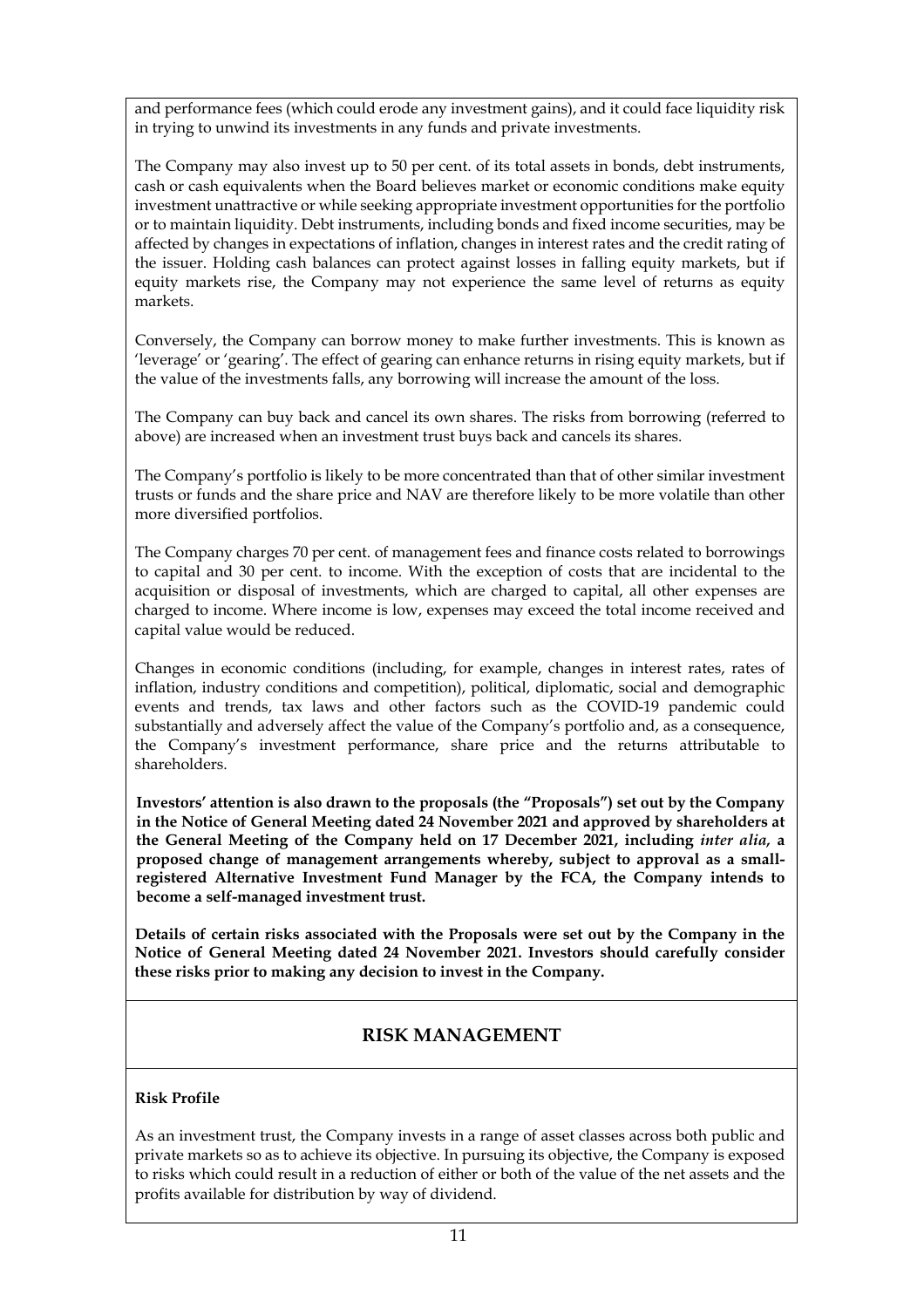The principal risks the Company faces are those highlighted in the section entitled "Risk Factors" and further detailed in the Company's Annual Report and Financial Statements.

The current risk profile of the Company will be disclosed periodically to investors by disclosure in the Company's Annual Report and Financial Statements or more frequently at the Company's and/or the AIFM's discretion.

#### **Risk Management**

The Board, together with the AIFM, is responsible for the Company's risk management. In this regard, the AIFM has established and maintains a permanent and independent risk management function to ensure that there is a comprehensive and effective risk management policy in place and to monitor compliance with risk limits. This risk policy covers the risks associated with the management of the investment portfolio, and the AIFM reviews and approves the adequacy and effectiveness of the policy on at least an annual basis, including the risk management processes and controls and limits for each risk area.

The AIFM sets risk limits that take into account the risk profile of the Company's investment portfolio, as well as its objective and strategy. The AIFM monitors the risk limits, including leverage, and periodically assesses the portfolio's sensitivity to key risks.

The risk management systems employed in respect of the Company will be disclosed periodically to investors by disclosure in the Company's Annual Report and Financial Statements or more frequently at the Company's and/or the AIFM's discretion.

#### **Liquidity Risk Management**

The Company has no fixed life and there is no requirement for a periodic vote by shareholders on whether the Company should continue in existence or be wound-up. The share capital of the Company consists entirely of ordinary shares which carry no redemption rights. Accordingly, the liquidity requirements of the Company extend to meeting its obligations entered into in the normal course of business.

The AIFM maintains a liquidity management policy in relation to these obligations. The policy requires that an assessment is made to determine the length of time the AIFM expects to be able to liquidate investment positions within the portfolio. The policy also requires the portfolio to be monitored to ensure adequate diversification of the portfolio.

Investors will be notified in the event of any material changes being made to the liquidity management systems employed by the AIFM or where any new arrangements for managing the Company's liquidity are introduced.

The percentage of the Company's assets which are subject to special arrangements arising from their illiquid nature (if any) will be disclosed periodically to investors by disclosure in the Company's Annual Report and Financial Statements or more frequently at the Company's and/or the AIFM's discretion.